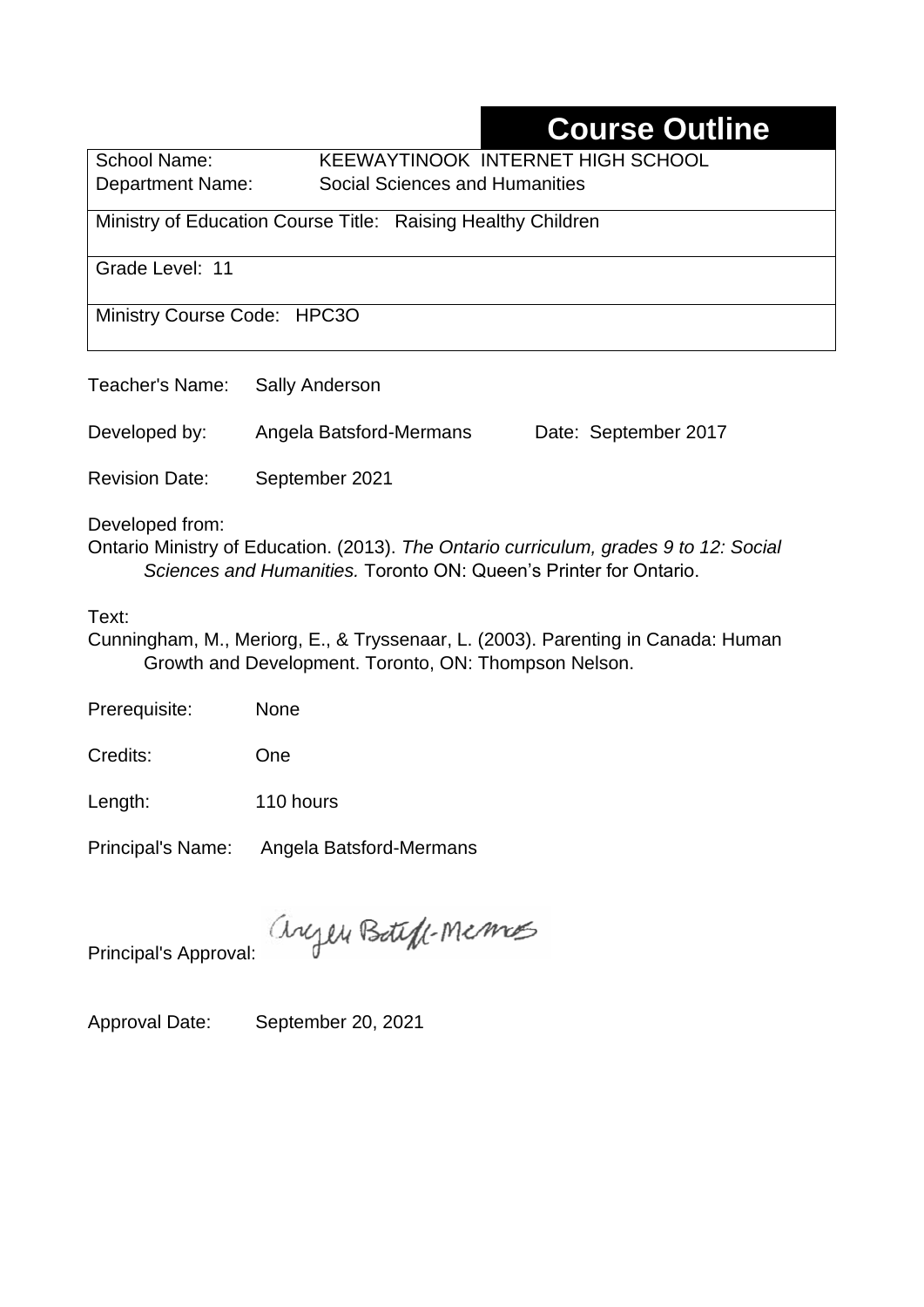# *Course Description/Rationale*

This course focuses on the skills and knowledge parents, guardians, and caregivers need, with particular emphasis on maternal health, pregnancy, birth, and the early years of human development (birth to six years old). Through study and practical experience, students will learn how to meet the developmental needs of young children, communicate with them, and effectively guide their early behaviour. Students will develop their research skills through investigations related to caregiving and child rearing.

# *Overall Curriculum Expectations*

### **Research and Inquiry Skills**

- Explore topics related to child development and child rearing, and formulate questions to guide their research;
- Create research plans, and locate and select information relevant to their chosen topics, using appropriate social science research and inquiry methods;
- Assess, record, analyse, and synthesize information gathered through research;
- Communicate the results of their research and inquiry clearly and effectively, and reflect on and evaluate their research, inquiry, and communication skills.

### **Child Growth and Development**

- Describe factors that contribute to the healthy development of children before and during birth, and in the first few months after birth;
- Describe patterns in the healthy, social, emotional, cognitive, linguistic, and physical development of young children;
- Demonstrate an understanding of the importance of nutrition for healthy development

### **Personal and Social Responsibility of Parents**

- Demonstrate an understanding of how to prepare for the responsibilities of being a parent;
- Demonstrate an understanding of strategies parents can use to ensure effective communication in their families;
- Apply and assess their child-rearing knowledge and skills through practical experiences with children.

### **Child Rearing Around the World**

- Demonstrate an understanding of social and cultural variations in family forms and child-rearing approaches;
- Demonstrate an understanding of a variety of child-rearing practices and their effects on children;
- Demonstrate an understanding of common and diverse experiences of young children in a variety of cultures and historical periods.

### **Address Social Challenges**

- Demonstrate an understanding of the challenges facing parents throughout the early childhood years;
- Describe strategies for building healthy family relationships in order to prevent neglect and/or physical, sexual, or emotional abuse of children;
- Describe the roles and responsibilities of society in protecting and supporting children and families, and the responsibilities of caregivers towards children.

# *Course Content*

| Unit                                         | Length   |
|----------------------------------------------|----------|
| 1. Child Growth and Development              | 30 hours |
| 2. Personal and Social Responsibilities      | 25 hours |
| 3. Diversity and Universal Concerns          | 23 hours |
| 4. Social and Legal Challenges of Parenthood | 32 hours |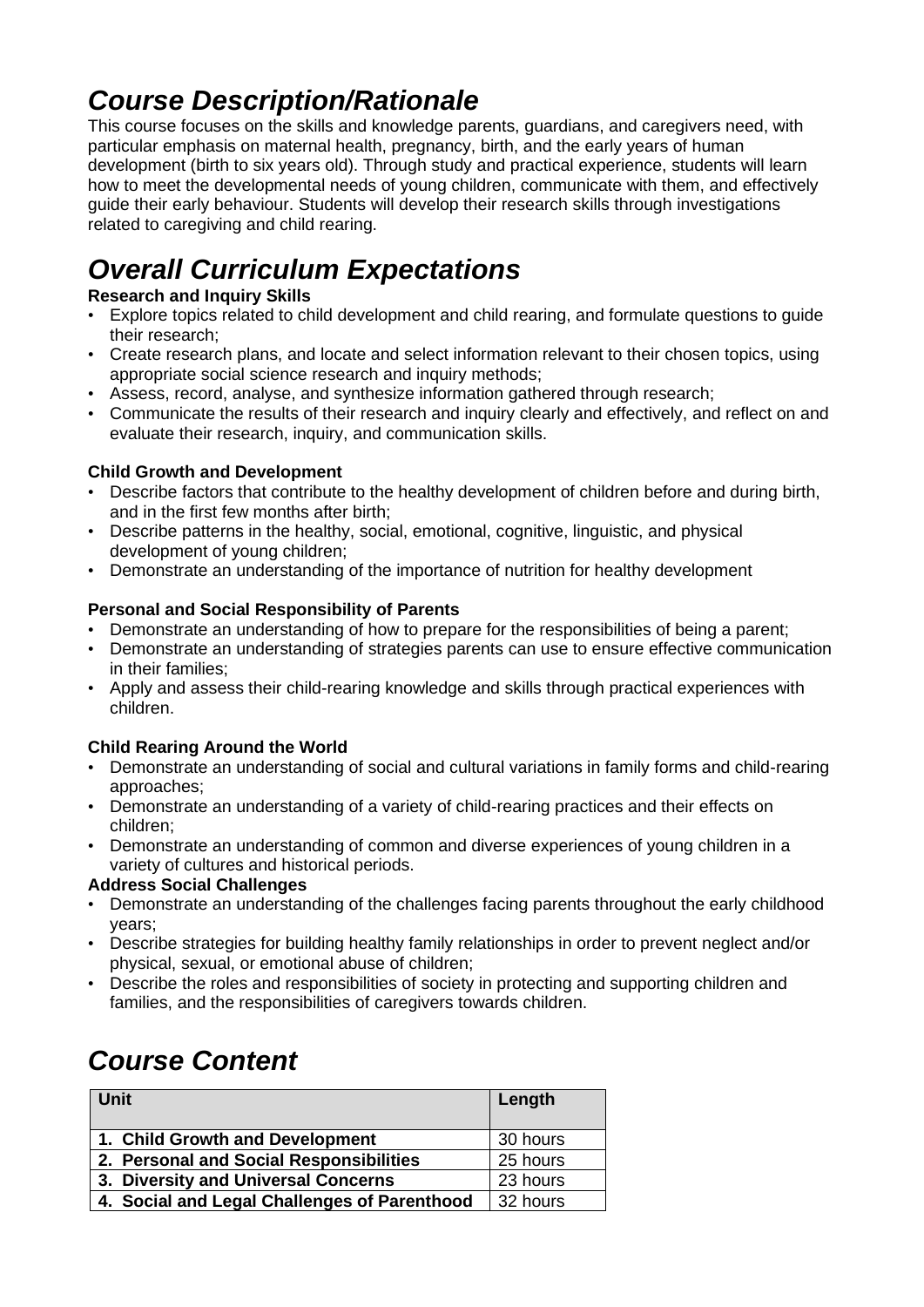## *Unit Descriptions*

#### **Unit 1 – Child Growth and Development**

In this unit, students are presented with issues involving pregnancy, birth, child development, and the behaviour of children. Students learn about the importance of being a caring family member and are also exposed to problem solving and the need for making responsible decisions with an informed moral conscience as a reflective, creative, and holistic thinker.

Students develop an awareness and understanding of child development from conception and infancy through the end of the preschool years. Care of the mother and the baby, during pregnancy and after birth, are discussed, as are fetal development problems, the biological process of the developing fetus, the stages of labour, and the birth process. The resource, *Beginning Journey: First Nations Pregnancy Resource*, is used throughout the course to highlight local, Indigenous cultural perspectives including the confinement period. Students have the opportunity to share what they know about the birth experiences of the members of their community. Many of the activities focus on the developing child from baby, toddler, and preschooler. Physical, emotional, intellectual, social and moral development issues are examined using as many visual and practical learning strategies as possible. The practical learning highlights local and Indigneous issues such as the ongoing need for pregnant people to leave their home and community for confinement and birth. This unit contains important information for all students as they approach adulthood and the decisions they will face as responsible decision-makers and parents.

#### **Unit 2 – Personal and Social Responsibilities**

The first unit explores the factors and influences affecting the parenting process. Students will learn how to prepare for their role as future parents (or develop their current role as parents) and develop an awareness of the responsibilities involved in becoming a parent (responsibilities of a parent). They will examine the correlation between healthy family relationships and the successful growth and development of a child and share their understanding of what that looks like in practice within their communities. Students will also examine some of the social determinants of health that affect family life in remote and isolated Indigenous communities. Students will examine the responsibilities of both parents in raising a child. This unit is an introduction to one of life's most challenging, yet potentially satisfying, accomplishments: becoming a parent..

#### **Unit 3 – Diversity**

The following unit involves cultural, moral and religious beliefs, societal expectations for families, parenting practices, and the changing role of children in society, specifically in Indigenous communities in Northern Ontario. The content of this unit encourages and allows for the personal development of discerning believers and responsible citizens. The underlying values associated with being a caring family member are important in all activities. The information presented and discussed in this unit invites students to think and question parenting issues beyond the practical applications of caring for children. Students explore cultural, moral, traditional, and religious beliefs as they compare different family structures and parenting practices in their remote, Indigenous communities as well as regional examples. Societal expectations of families, developing a parenting style, and the changing role of children (historical perspective) round out the content of this unit.

#### **Unit 4 – Social and Legal Challenges of Parenthood**

This final unit contains activities pertaining to the 'Social and Legal Challenges of Parenthood. The content of this section involves the rights of children, parenting challenges, and influences of societal agents on the developing child. Students have the opportunity to become a collaborative contributor, a responsible citizen, and a caring family member. The material contained in this unit also lends itself well to a culminating task such as a research report/essay and an oral presentation. The challenges of parenting well, the balancing of work and family, child poverty, the rights of children, the influences of society on children, child abuse, and violence in families are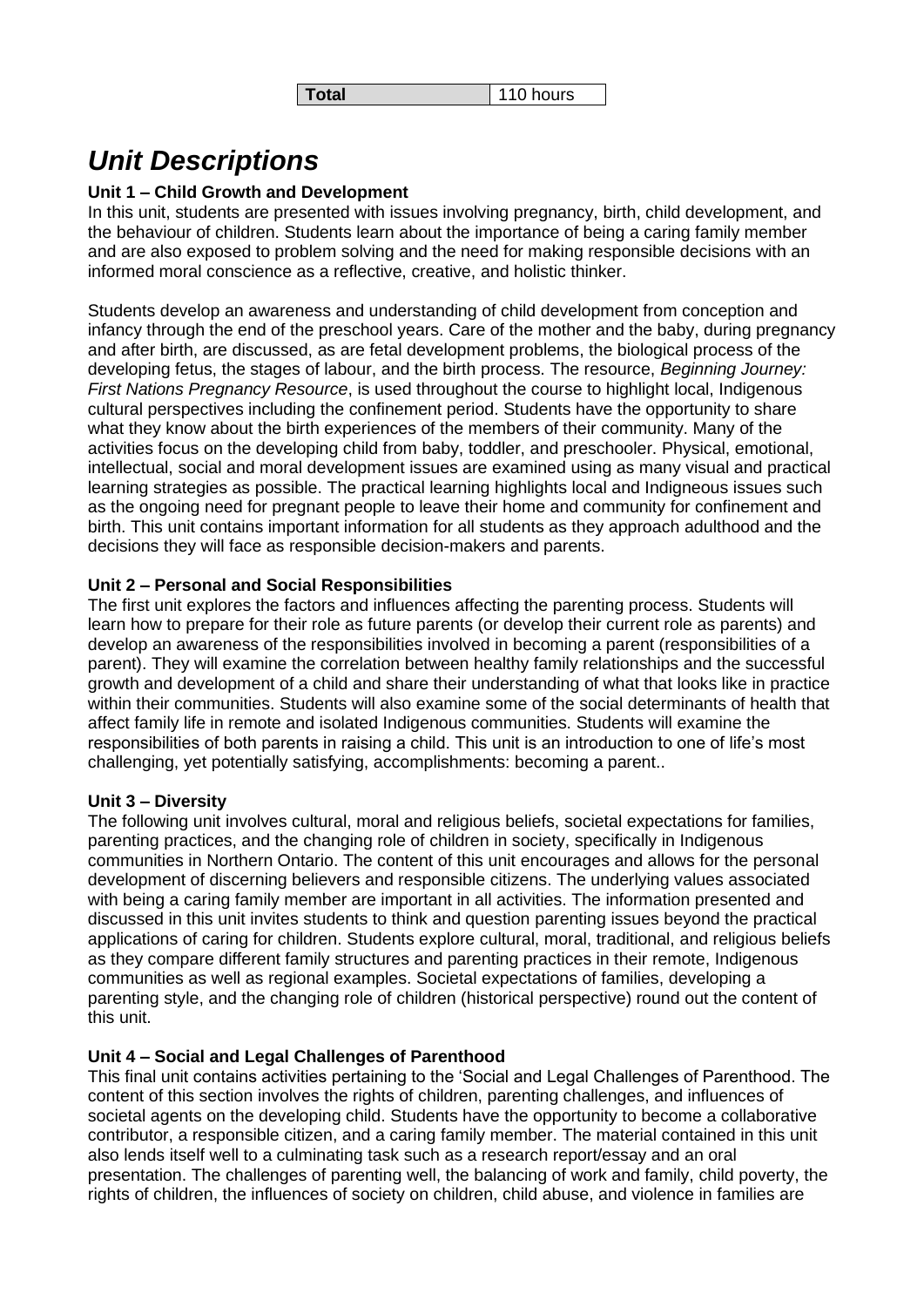some of the issues discussed and researched in depth in this unit. Students have the opportunity to reflect on their own experiences and the experiences of children in their communities as well as regional examples, similarities and differences.

## *Teaching/Learning Strategies*

This course is organized into an eight-week series of lessons and activities that is presented to students in remote northern communities via the internet. The eighth week is used for course consolidation, review, and the final examination. Teacher and students communicate over the internet through timely activity feedback, emails, messages, video and audio calls. Classroom mentors assume the role of liaison between the teacher and student while also supporting a holistic approach to motivate, engage and support each individual student.

A variety of strategies will be used in the online delivery of this course. Some instructional strategies include:

- Anticipatory discussion before students read text to allow them to make connections and preview text;
- The use of flexible groupings;
- A range of team based learning approaches where students work together to complete a task;
- Graphic organizers to help with understanding of difficult concepts;
- Response journal;
- Direct instruction on skimming, scanning, and self-questioning;
- Pre-teaching of key vocabulary:
- Read-alouds that model strategies for predicting, monitoring comprehension,
- Clarifying, making inferences, understanding text features and text organization, and distinguishing between fact and opinion;
- Small-group and partner support and interaction during reading, viewing, listening, and speaking tasks:
- Hands on, active participation;
- Opportunities for rehearsal/practice:
- Templates and graphic organizers as tools to understand text and make notes;
- Prompts and starter statements to encourage response and reflection;
- Scaffolding writing instruction using templates to guide writing; and
- Use of lists as pre-writing and after reading activities;
- The use of digital media including text, links to websites, video and dynamic visualization programs;
- Interviewing;
- Brainstorming.

Learning goals will be discussed at the beginning of each assignment and success criteria will be provided to students. The success criteria are used to develop the assessment tools in this course, including rubrics and checklists.

## *Evaluation*

The final grade will be determined as follows (Ontario Ministry of Education, 2010):

- Seventy per cent of the grade will be based on evaluation conducted throughout the course. This portion of the grade should reflect the student's most consistent level of achievement throughout the course, although special consideration should be given to more recent evidence of achievement.
- Thirty per cent of the grade will be based on a final evaluation administered at or towards the end of the course. This evaluation will be based on evidence from one or a combination of the following: an examination, a performance, an essay, and/or another method of evaluation suitable to the course content. The final evaluation allows the student an opportunity to demonstrate comprehensive achievement of the overall expectations for the course (p. 41).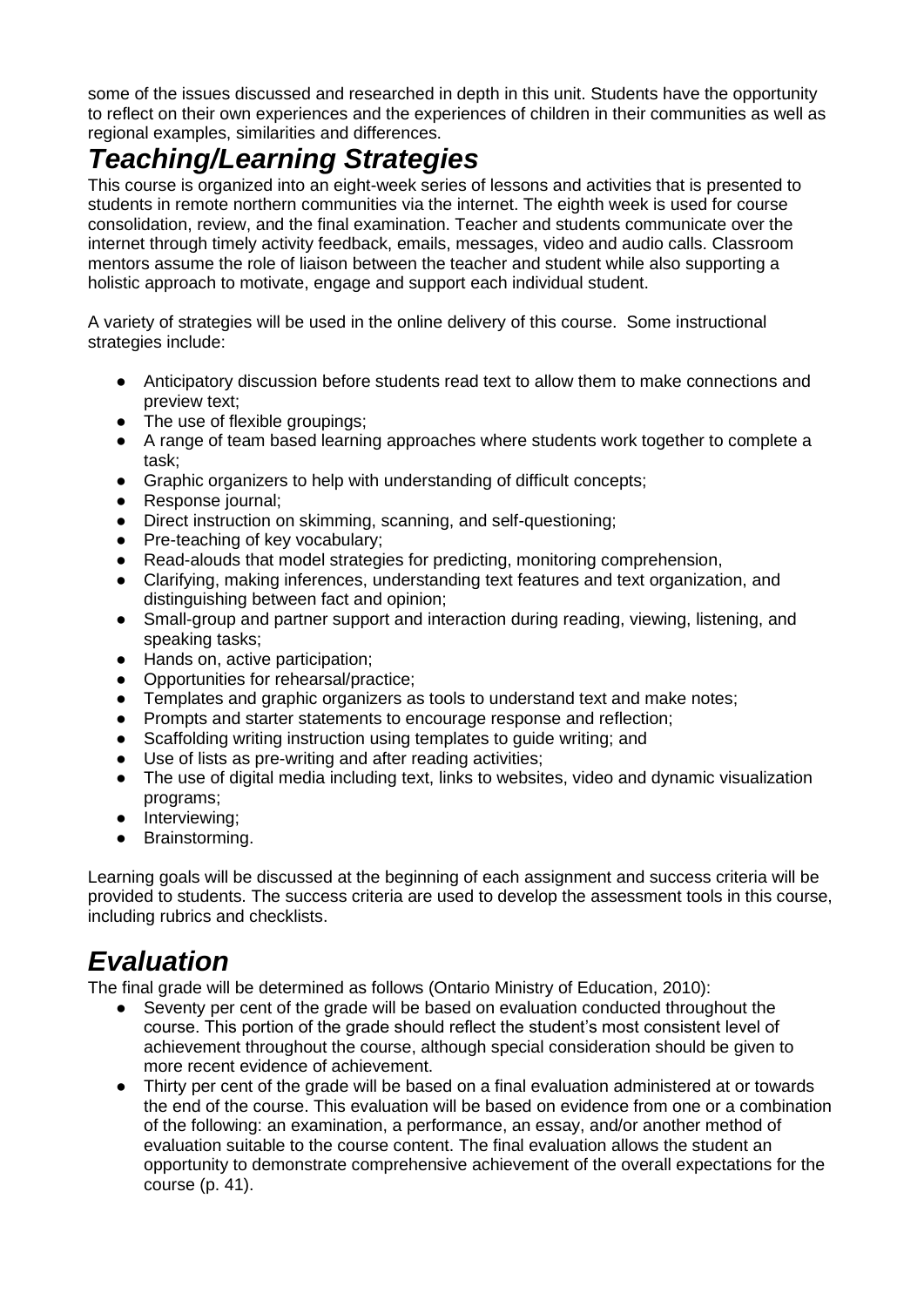Ontario Ministry of Education. (2010). *Growing success: Assessment, evaluation and reporting in Ontario schools*. Toronto ON: Queen's Printer for Ontario.

| Type of<br><b>Assess</b><br>ment    | Category                         |                                                                                                                                                                                                                                                      | <b>Details</b>            | We<br>igh<br>tin<br>$\boldsymbol{g}$<br>(%) |
|-------------------------------------|----------------------------------|------------------------------------------------------------------------------------------------------------------------------------------------------------------------------------------------------------------------------------------------------|---------------------------|---------------------------------------------|
| <b>Term</b><br><b>Work</b><br>(70%) | Knowledge/<br>Understanding      | Describe strategies that can be used to secure a safe and<br>peaceful family, community, and social environment for<br>children:<br>Describe ways in which families transmit their cultural and<br>religious heritage to children.                   |                           |                                             |
|                                     | Thinking                         | Evaluate the effectiveness of various methods for<br>contraception and the prevention of sexually transmitted<br>infections:<br>Compare expectations for male and female children in their<br>own and other cultures.                                |                           | 19                                          |
|                                     | Communication                    | Clearly communicate the results of inquiries;<br>Use terms relating to the study of child development and<br>child rearing correctly.                                                                                                                |                           | 19                                          |
|                                     | Application                      | Demonstrate the ability to plan, organize, and carry out<br>age-appropriate activities for children;<br>Demonstrate the ability to use age-appropriate reading<br>materials effectively to promote the development of literacy<br>skills in children |                           | 19                                          |
| Final                               | Culminating<br>Activity<br>(15%) | Develop a multimedia<br>presentation for use at<br>the Nursing Station for<br>expectant parents                                                                                                                                                      | Knowledge/Understanding   | 3                                           |
| Evaluati<br><b>on</b><br>(30%)      |                                  |                                                                                                                                                                                                                                                      | Thinking                  | $\overline{4}$                              |
|                                     |                                  |                                                                                                                                                                                                                                                      | Communication             | $\overline{4}$                              |
|                                     |                                  |                                                                                                                                                                                                                                                      | Application               | 4                                           |
|                                     | Exam<br>(15%)                    | Complete all<br>components of a final<br>senior exam                                                                                                                                                                                                 | Knowledge/Understanding   | 3                                           |
|                                     |                                  |                                                                                                                                                                                                                                                      | Thinking<br>Communication | $\overline{4}$<br>$\overline{4}$            |
|                                     |                                  |                                                                                                                                                                                                                                                      | Application               | $\overline{4}$                              |
|                                     |                                  |                                                                                                                                                                                                                                                      | <b>TOTAL</b>              | 100                                         |

## *Assessment/Evaluation Strategies*

A variety of assessment and evaluation methods, strategies and tools are required as appropriate to the expectation being assessed. These include diagnostic, formative, and summative within the course and within each unit.

Assessment *for* learning and assessment *as* learning is obtained through a variety of means, including the following:

- Ongoing descriptive feedback (e.g., descriptive feedback on projects related to family and children);
- Self-assessment (e.g., weekly self-assessment of learning, relative to specific course content as well as in school, community and Land based learning);
- Mentor observations (e.g. of specific course expectations during Land based and cultural activities as well as during course specific activities, of activities that involve teaching others or volunteering and interacting with children such as community feasts and gatherings);
- Conversations with student on a regular basis to verbalize observations, ask questions, and clarify understanding.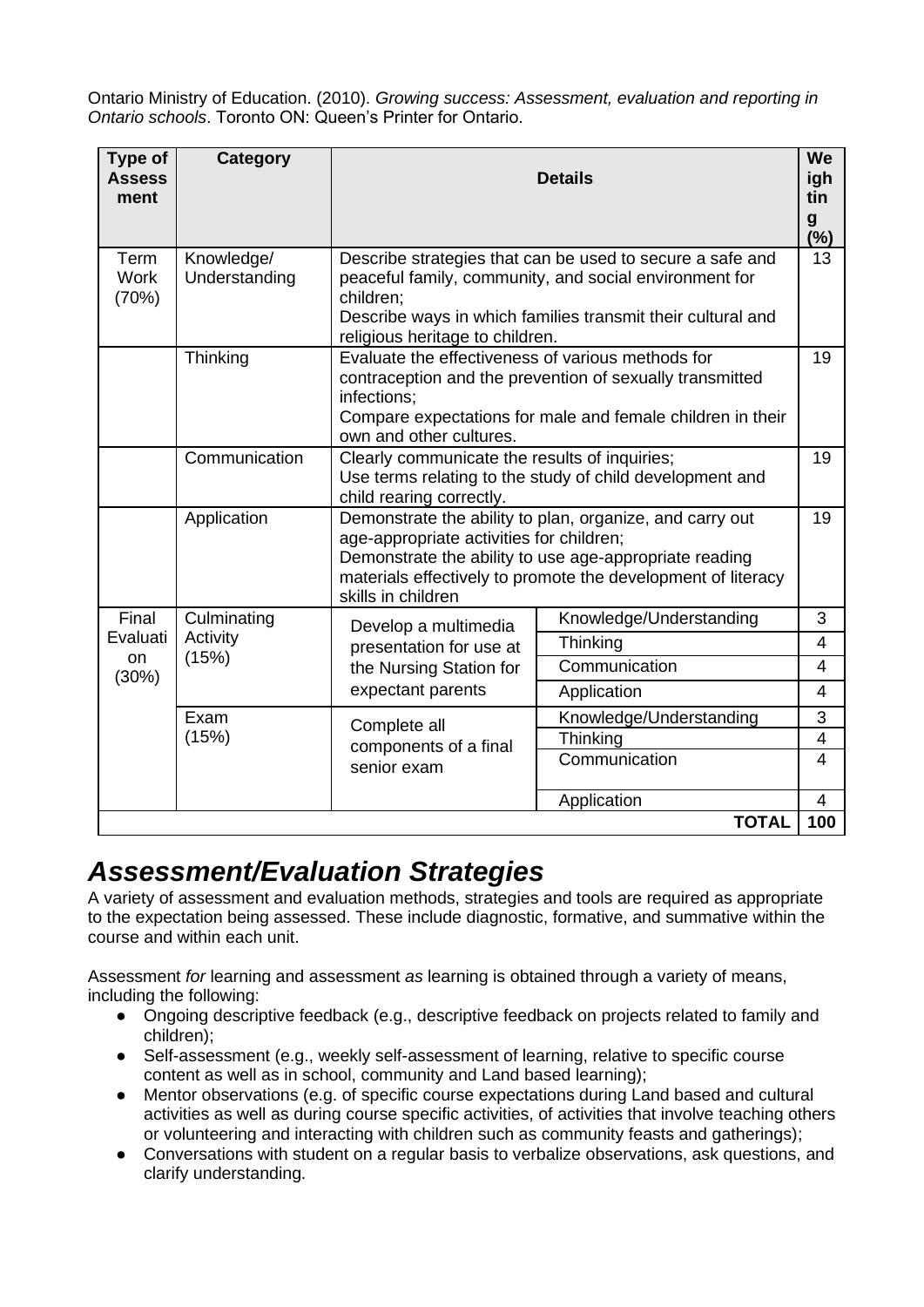Evidence of student achievement (assessment *of* learning) is collected from various sources, including the following:

- Ongoing observations of most consistent work, with consideration given to most recent work (e.g., evidence of meeting expectations and demonstrating understanding of healthy nutrition for children);
- Conversations with students (e.g., discussion about personal wants and needs relative to specific family and local community values as well as values in the Westernized world);
- Conversations in group forums:
- Performance tasks:
- Summative unit activities (e.g., demonstrating understanding by creating a presentation for expectant parents);
- Culminating activity:
- Exam.

The Ministry of Education's 2010 document, *Growing Success*, outlines the seven fundamental principles that guide best practice in the assessment and evaluation of students. KiHS teachers use practices that:

- are fair, transparent, and equitable for all students:
- support all students, including those with special education needs, those who are learning the language of instruction (English or French), and those who are First Nation, Métis, or Inuit;
- are carefully planned to relate to the curriculum expectations and learning goals and, as much as possible, to the interests, learning styles and preferences, needs, and experiences of all students;
- are communicated clearly to students and parents at the beginning of the course and at other points throughout the school year or course;
- are ongoing, varied in nature, and administered over a period of time to provide multiple opportunities for students to demonstrate the full range of their learning;
- provide ongoing descriptive feedback that is clear, specific, meaningful, and timely to support improved learning and achievement;
- develop students' self-assessment skills to enable them to assess their own learning, set specific goals, and plan next steps for their learning (p.6).

## *Resources*

Cunningham, M., Meriorg, E., & Tryssenaar, L. (2003). *Parenting in Canada: Human growth and development.* Toronto, ON: Thompson Nelson.

First Nations Health Authority. (n.d.) *Safe Infant Sleep Toolkit.* [https://www.fnha.ca/wellness/wellness-for-first-nations/environmental-health-and](https://www.fnha.ca/wellness/wellness-for-first-nations/environmental-health-and-safety/injury-prevention/safe-infant-sleep-toolkit-safe-sleep-cards-and-guide)[safety/injury-prevention/safe-infant-sleep-toolkit-safe-sleep-cards-and-guide](https://www.fnha.ca/wellness/wellness-for-first-nations/environmental-health-and-safety/injury-prevention/safe-infant-sleep-toolkit-safe-sleep-cards-and-guide)

Government of Canada. (2014). *Protecting, promoting and supporting breastfeeding: A practical workbook for community-based programs.* [https://www.canada.ca/content/dam/phac](https://www.canada.ca/content/dam/phac-aspc/migration/phac-aspc/hp-ps/dca-dea/publications/pdf/ppsb-ppsam-eng.pdf)[aspc/migration/phac-aspc/hp-ps/dca-dea/publications/pdf/ppsb-ppsam-eng.pdf](https://www.canada.ca/content/dam/phac-aspc/migration/phac-aspc/hp-ps/dca-dea/publications/pdf/ppsb-ppsam-eng.pdf)

Government of Canada. (2020). *Health.* [https://www.canada.ca/en/services/health.htm](https://www.canada.ca/en/services/health.html)

Government of Canada. (2020). *Public Health Agency of Canada.* [https://www.canada.ca/en/public](https://www.canada.ca/en/public-health.html?utm_source=VanityURL&utm_medium=URL&utm_campaign=publichealth.gc.ca)[health.html?utm\\_source=VanityURL&utm\\_medium=URL&utm\\_campaign=publichealth.gc.ca](https://www.canada.ca/en/public-health.html?utm_source=VanityURL&utm_medium=URL&utm_campaign=publichealth.gc.ca)

National Collaborating Center for Indigenous Health. (2019). *Growing up healthy.*  https://www.nccih.ca/495/Growing Up\_Healthy - British\_Columbia.nccih?id=93